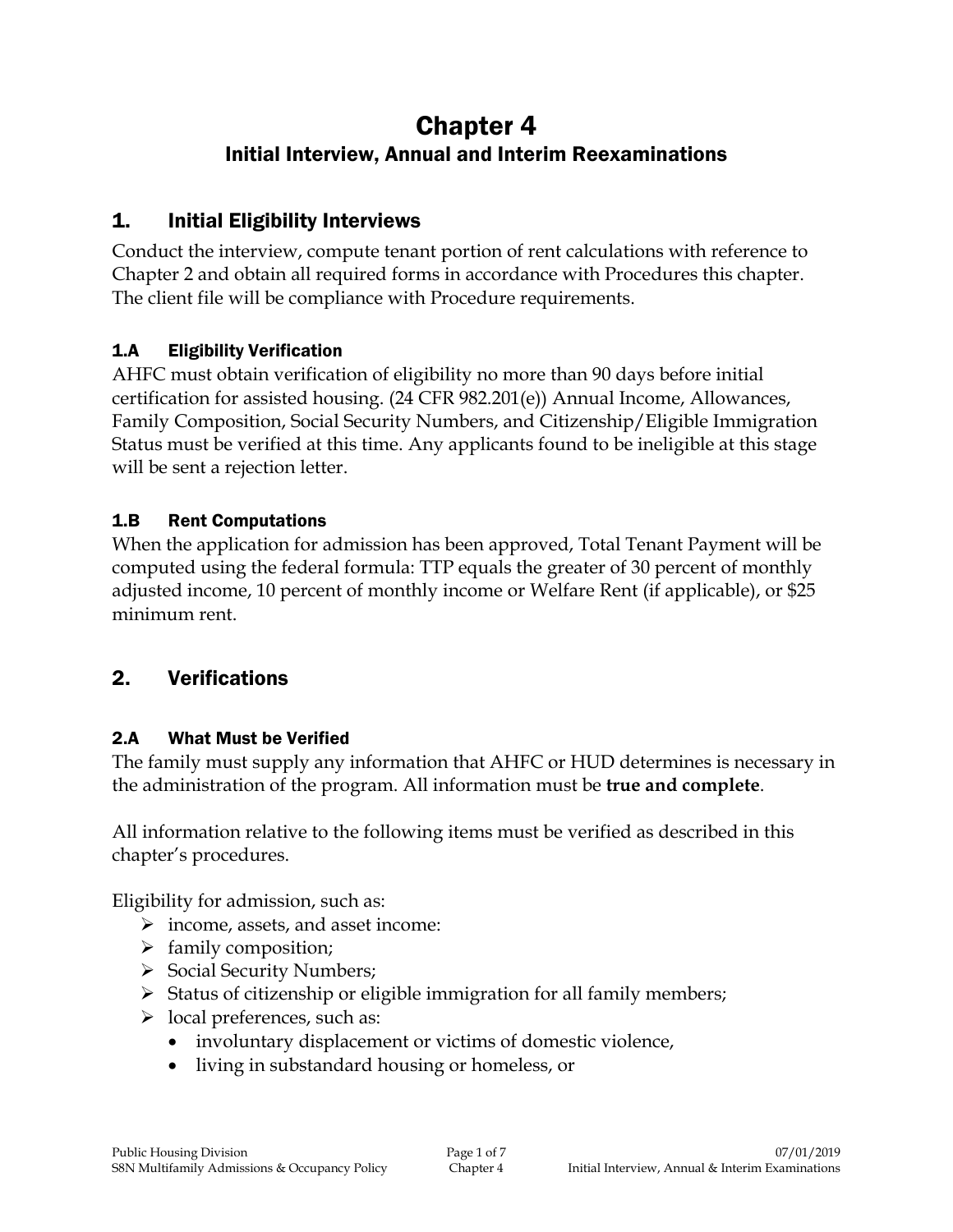- paying more than 50 percent of monthly income for shelter (rent plus utilities),
- persons with terminal illness,
- working families,
- Family Reunification, Child Welfare System participant, or
- Veteran
- > Allowances, such as:
	- age, disability, or handicap, of family members,
	- minor children
	- full-time student status,
	- child care costs,
	- handicap expenses, and/or
	- medical costs (Elderly/Disabled Families only)
- $\triangleright$  Compliance with Applicant Selection Criteria, including, but limited to:
	- previous history of tenancy or noncompliance with any AHFC or local, state, or local program,
	- money owed to AHFC or any other PHA,
	- criminal activity of any family member, and
	- Special Program Requirements, such as special needs housing.

#### 2.B Methods of Verification

See Procedures.

#### 2.C Period for Verifications

See HUD-4350.3 Multifamily Occupancy Handbook, page 5-60 (version 8/13) for verification timing. Verified information not subject to change (such as records of eviction, criminal activity, or a person's date of birth) need not be verified.

#### 2.D Intentional Misrepresentation (Fraud)

Any information provided be the applicant found untrue may disqualify the applicant for admission on the basis of misrepresentation. AHFC considers intentionally provided or omitted false information about the following as grounds for rejecting an applicant.

- $\triangleright$  income, assets, and asset income:
- $\triangleright$  family composition;
- $\triangleright$  Social Security Numbers;
- $\triangleright$  Status of citizenship or eligible immigration for all family members;
- $\triangleright$  allowances, and
- $\triangleright$  previous tenant history or criminal history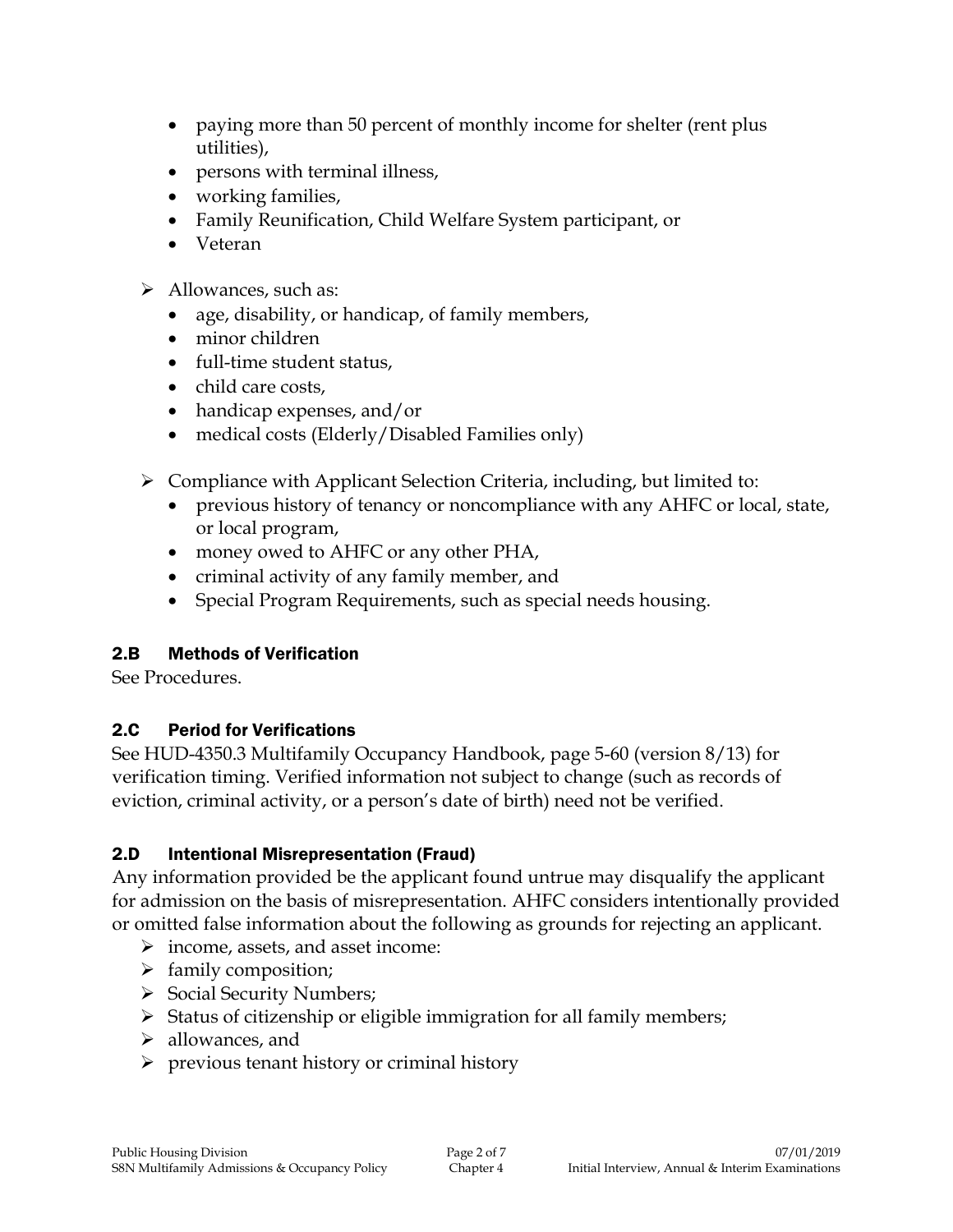#### 2.E Verifications and Rent Computations

Annual Income, used to determine eligibility, and Adjusted Income, the income upon which rent is based, will be computed in accordance with the definitions and procedures established in Chapter 3.

Ineligible applicants will be informed of the specific reason(s) for their ineligible status and their right to an Informal Hearing if requested in writing within 10 business days of the rejection letter. Once the decision to reject is final, the application will be filed with other rejected applications.

## 3. Eligibility for Continued and Annual Re-Examinations

## 3.A Eligibility for Continued Occupancy

AHFC shall, at least once a year, reexamine the incomes of all tenant families. Only those who meet the following criteria will be eligible for continued occupancy. Those:

- 1. who qualify as a family in Chapter 2;
- 2. who are the remaining member of a tenant family;
- 3. who are in full compliance with the tenant's obligations and responsibilities as listed in the tenant's dwelling lease; and
- 4. whose family members each have Social Security numbers or can document and certify that they do not have a Social Security number.

Families who are paying the market rate are not required to recertify.

### 3.B Re-examination Procedures

AHFC will notify the tenant family in writing 120 days before the tenant's Annual Anniversary date. Generally, the recertification effective date is the anniversary of the first day of the month the tenant was admitted to the property. The tenant has ten days to contact AHFC in order to schedule an appointment for the reexamination..

- 1. At the time of the re-examination, all adult members will be required to sign an application for continued occupancy and other forms required by AHFC and HUD.
- 2. Employment, income, allowances, Social Security Numbers, and such other data as is deemed necessary will be verified, and all verified findings will be documented and filed in the tenant's folder.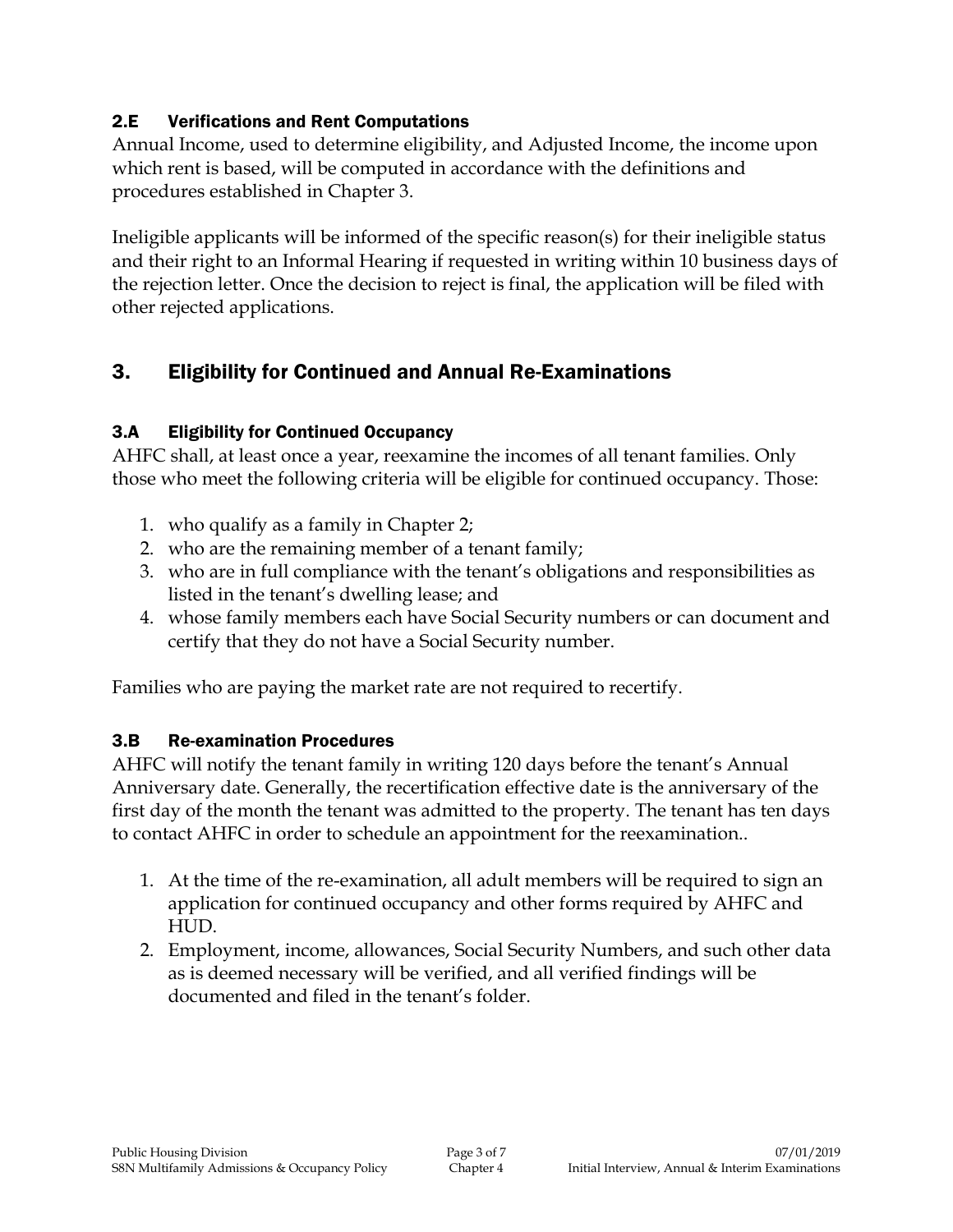- 3. Verified information will be analyzed and a determination made with respect to:
	- a) eligibility of the tenant as a family or as the remaining member of a family;
	- b) unit size required for the family; and
	- c) Rent the family should pay.
- 4. Income shall be computed in accordance with the definitions and procedures set forth in this policy.

## 3.C Failure to Respond to Notification

See HUD-4350.3 Multifamily Occupancy Handbook, pages 7-12 through 7-14 (version  $6/07$ ).

#### 3.D Action Following Re-examination

- 1. Changes in the assistance payment are always effective on the recertification anniversary date.
- 2. Changes in tenant rent are also effective on the recertification anniversary date, unless AHFC is late in starting the recertification (e.g., less than 75 days before the recertification is due.
- 3. If AHFC is late, an increase in the tenant's rent cannot become effective until after the period covered by a 30-day notice from AHFC.
- 4. Tenants who respond to the first notice, second notice, or final notice are not considered late in processing. In each case, AHFC is required to provide a 30-day notice of the rent increase. These tenants may still have their assistance suspended as of the scheduled recertification date and may be required to pay the full market rent. However, after the tenant has complied with the recertification requirement, their rent will be reduced to the proper amount.
- 5. AHFC must take every reasonable effort to provide this 30-day notice prior to the scheduled effective date. This may not be possible where the tenant has not responded promptly to AHFC's notice.
- 6. If AHFC is not late in processing, the recertification will become effective as of the recertification anniversary date, even though the end of the period of the 30 day notice extends beyond this date.

### 3.E Penalties for Late Response

If the tenant does not supply the requested recertification information within the date specified in the second (follow-up) or third notices, AHFC may:

- 1. require the tenant to pay the higher, HUD-approved Market Rent for the unit; or
- 2. implement any rent increase resulting from the recertification processing without providing the 30-day advance written notice. These penalties may be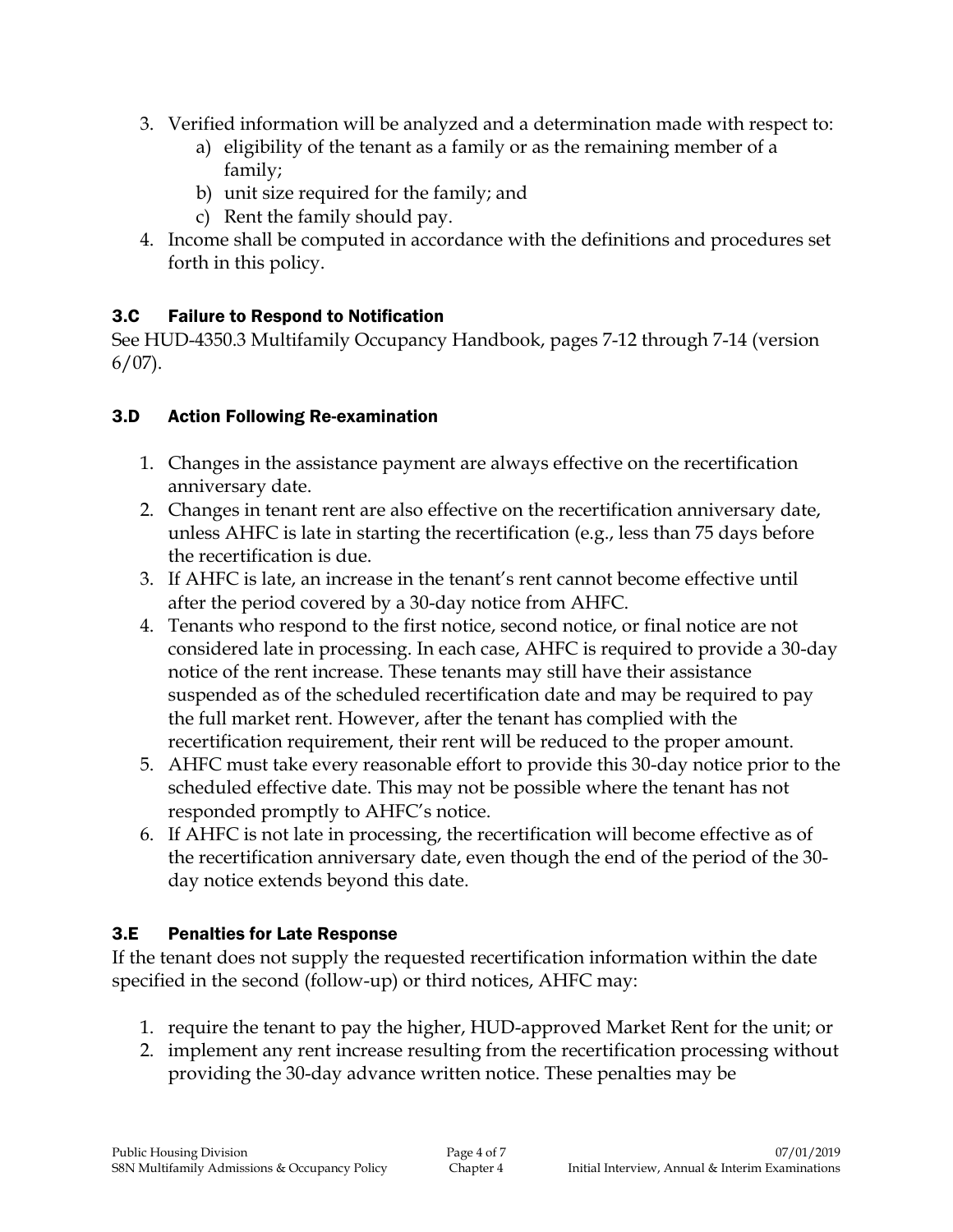implemented only after the recertification processing steps as outlined in Section B and C above.

3. AHFC may require the tenant to pay the full Market Rent for the first rent period beginning after the end of the 10-day period specified in the third and final recertification notice. For example, if the 10-day period expired on May 10, AHFC could require the tenant to pay the Market Rent for June.

AHFC may continue to charge the Market Rent until the tenant submits the requested recertification information. When the tenant submits the required information, then AHFC may reduce the tenant's rent, effective the first of the month, to the amount of the previous assisted rent until the recertification process is completed and AHFC has computed the new rent. For example, the previous rent before penalty was \$250. The tenant pays full Market Rent (\$790), provides information requested, and rent is adjusted back to \$250.

4. If there are no extenuating circumstances, AHFC will continue the recertification process. After the recertification process is completed, the new rent is calculated and the tenant is notified of the amount and date the new rent is effective. The new rent is adjusted retroactively back to the scheduled recertification effective date (i.e., June 1).

### 3.F Extenuating Circumstances

- 1. If the tenant provides the required recertification information after the final notice but before the end of the month in which the 10-day period terminated, AHFC must inquire as to the reason for the late recertification. AHFC will consider if there were extenuating circumstances that would prevent the tenant from responding to the final notice. Extenuating circumstances may include, but not be restricted to, such circumstances such as hospitalization, severe illness or death in immediate family (tenant, mother, father, child) that takes the tenant out of town, or military personnel on overseas duty.
- 2. AHFC must notify tenant in writing as to whether or not the lateness is considered extenuating circumstances.
- 3. If AHFC determines that extenuating circumstances exist, the tenant may not be raised to market Rent for the anniversary effective date and the rent charge is set at the assisted rent the tenant had previously been paying.
- 4. If AHFC denies extenuating circumstances, the tenant may be charged market Rent for the anniversary effective date. The notice from AHFC must provide an opportunity, within 10 days of notification, to meet with AHFC staff to appeal the decision to raise the tenant to Market Rent. The tenant must follow the grievance procedure as outlined in Chapter 9, Grievance Procedure.
- 5. If AHFC determines that there were extenuating circumstances, AHFC will provide the tenant a 30-day notice of the prospective rent increase. If the tenant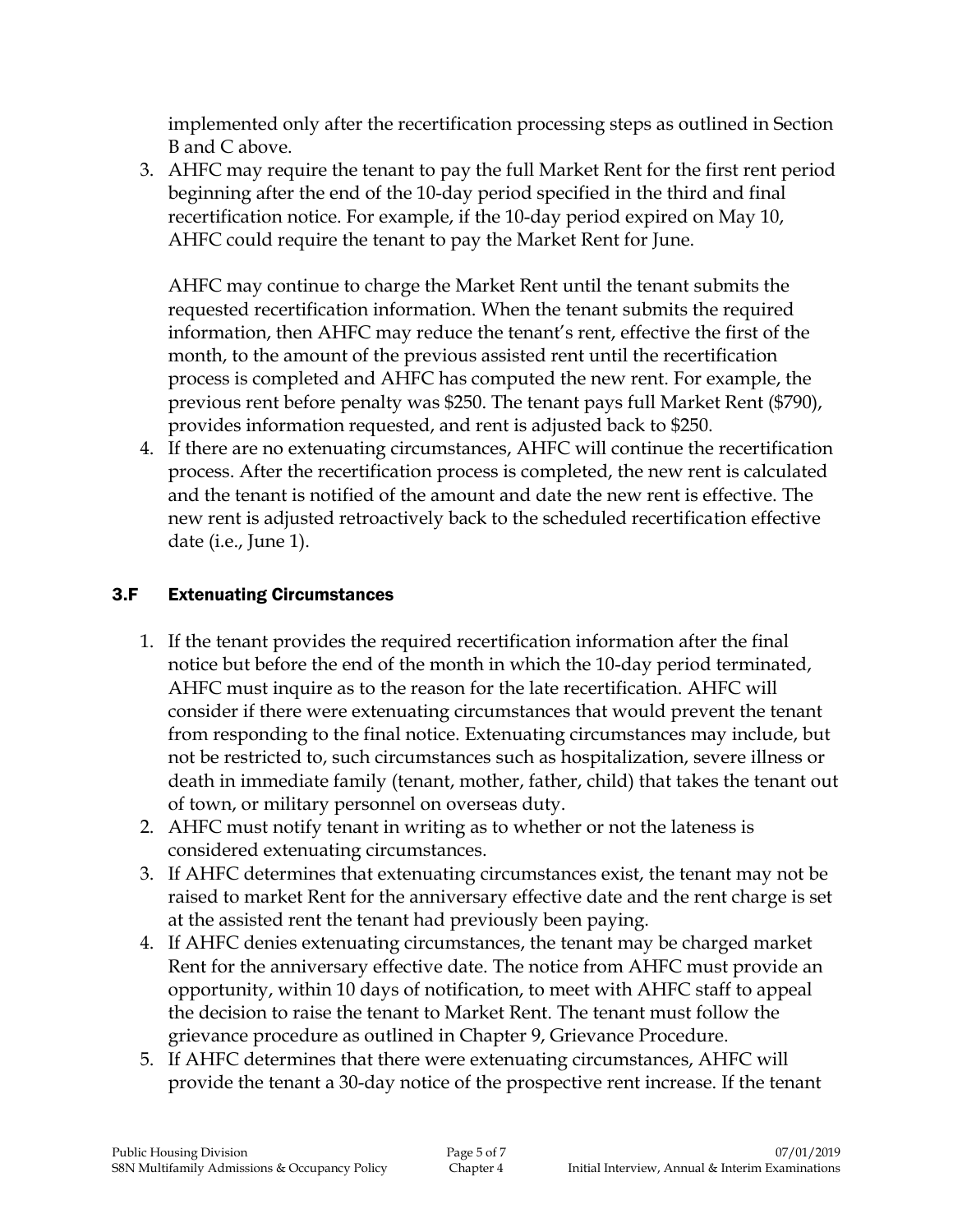rent increase is effective later than assistance payment decrease, AHFC will not be able to recover the difference.

- 6. If the tenant responds after the final notice, AHFC must charge the tenant for additional back rent owed. AHFC will then adjust previous billing to HUD.
- 7. AHFC may credit excess rent collected from the tenant to following month's rental charge if tenant was late in responding to the third notice. AHFC will then adjust billing to HUD to increase assistance payments back to the effective date of the tenant's rent increase.

## 4. Interim Re-Examinations

See Interim Examination Process, Exhibit 4-3.

## 5. Removal of Subsidy

Removal of a tenant's subsidy may allow AHFC to offer the assistance slot to another tenant and the originally assisted tenant will be required to pay the full Market Rent. However, AHFC may only remove the subsidy after complying with notice requirements and procedures set forth in Section 3 above.

Removal of the tenant's subsidy will not affect the tenant's other rights under the lease, including the right to occupy the unit.

## 6. Reinstatement of Assistance

If assistance was terminated because of the tenant's failure to recertify or because the tenant's income has increased to the point where the tenant is able to pay full Market Rent, the assistance may be reinstated if:

- $\triangleright$  an assisted unit is available,
- $\triangleright$  the tenant submits the required information within permitted time frames, or
- $\triangleright$  AHFC determines the tenant is eligible for assistance.

## 7. Changes in Gross Rent and Utility Allowances

AHFC may increase gross rents and utility allowances only after:

- 1. obtaining approval from HUD; and
- 2. complying with any applicable tenant comment and notice procedures required by HUD regulation.